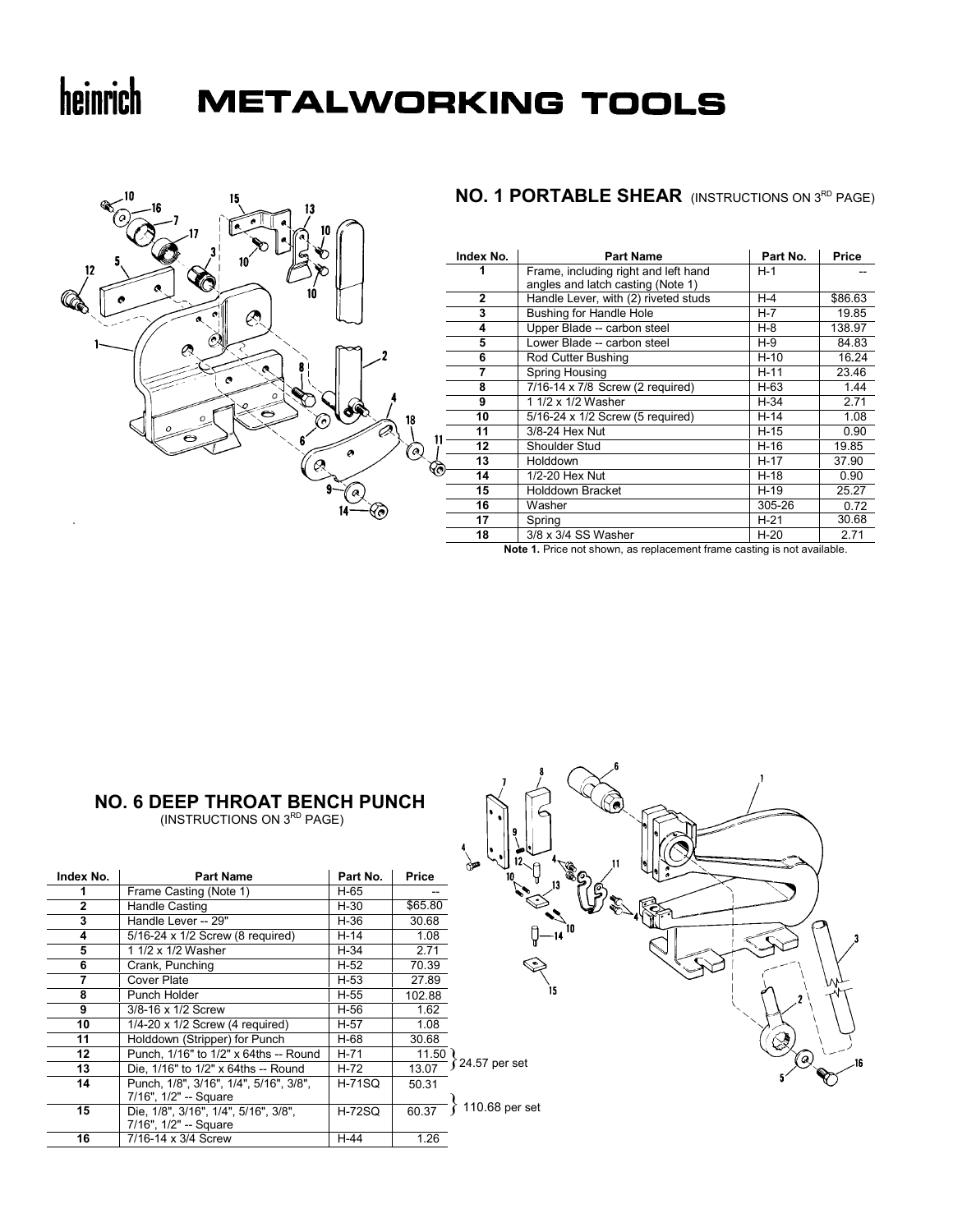# heinrich



| Index No.    | <b>Part Name</b>                                  | Part No.  | Price   |
|--------------|---------------------------------------------------|-----------|---------|
|              | Frame Casting (Note 1)                            | $H-27$    |         |
| $\mathbf{2}$ | Cover Casting                                     | $H-28$    | \$60.16 |
| 3            | Latch Casting                                     | $H-22$    | 28.20   |
| 4            | Crank Casting                                     | $H-29$    | 131.60  |
| 5            | Handle Casting                                    | $H-30$    | 65.80   |
| 6            | Rocker Arm Assembly                               | $H-31$    | 43.32   |
| 7            | Shoulder Stud                                     | $H-33$    | 39.71   |
| 8            | Handle Lever                                      | H-36      | 30.68   |
| 9            | <b>Blade Holder Assembly</b>                      | $H-37$    | 171.46  |
| 10           | Holddown                                          | $H-45$    | 21.66   |
| 11           | Upper Outside Nibbling Blade -- 4A Only           | $H-47$    | 101.07  |
| 12           | Upper Inside Nibbling Blade -- 4A Only            | $H-48$    | 101.07  |
| 13           | Lower Nibbling Blade -- 4A Only                   | $H-49$    | 128.14  |
| 14           | Upper Straight Shearing Blade, Carbon Steel -- 4B | $H-50$    | 52.50   |
| 15           | Lower Straight Shearing Blade, Carbon Steel -- 4B | $H-51$    | 57.75   |
| 16           | Rod Cutting Die (2 required)                      | $H-54$    | 41.51   |
| 17           | 7/16-14 x 7/8 Screw (2 required)                  | $H-44$    | 1.26    |
| 18           | 5/16-24 x 1/2 Screw                               | $H-14$    | 1.08    |
| 19           | 3/4-16 Nut                                        | $H-41$    | 1.71    |
| 20           | 1/4-28 x 5/8 Screw (3 required)                   | $33 - 10$ | 1.08    |
| 21           | 7/16-14 x 1 1/4 Screw (2 required)                | $H-43$    | 1.62    |
| 22           | 7/16-14 x 3/4 Screw (2 required)                  | $H-44$    | 1.26    |
| 23           | 1 1/2 x 1/2 Washer                                | $H-34$    | 2.71    |
| 24           | 1 1/2 x 3/4 Washer                                | $H-35$    | 2.71    |
| 25           | Latch Casting Stop Plate                          | $H-40$    | 5.23    |
| 26           | Stop Plate Pin (2 required)                       | 27        | 0.54    |

**Note 1.** Price not shown, as replacement frame casting is not available.

**WHEN ORDERING PARTS, INDICATE PART NUMBER, MODEL NUMBER AND PRICE.**